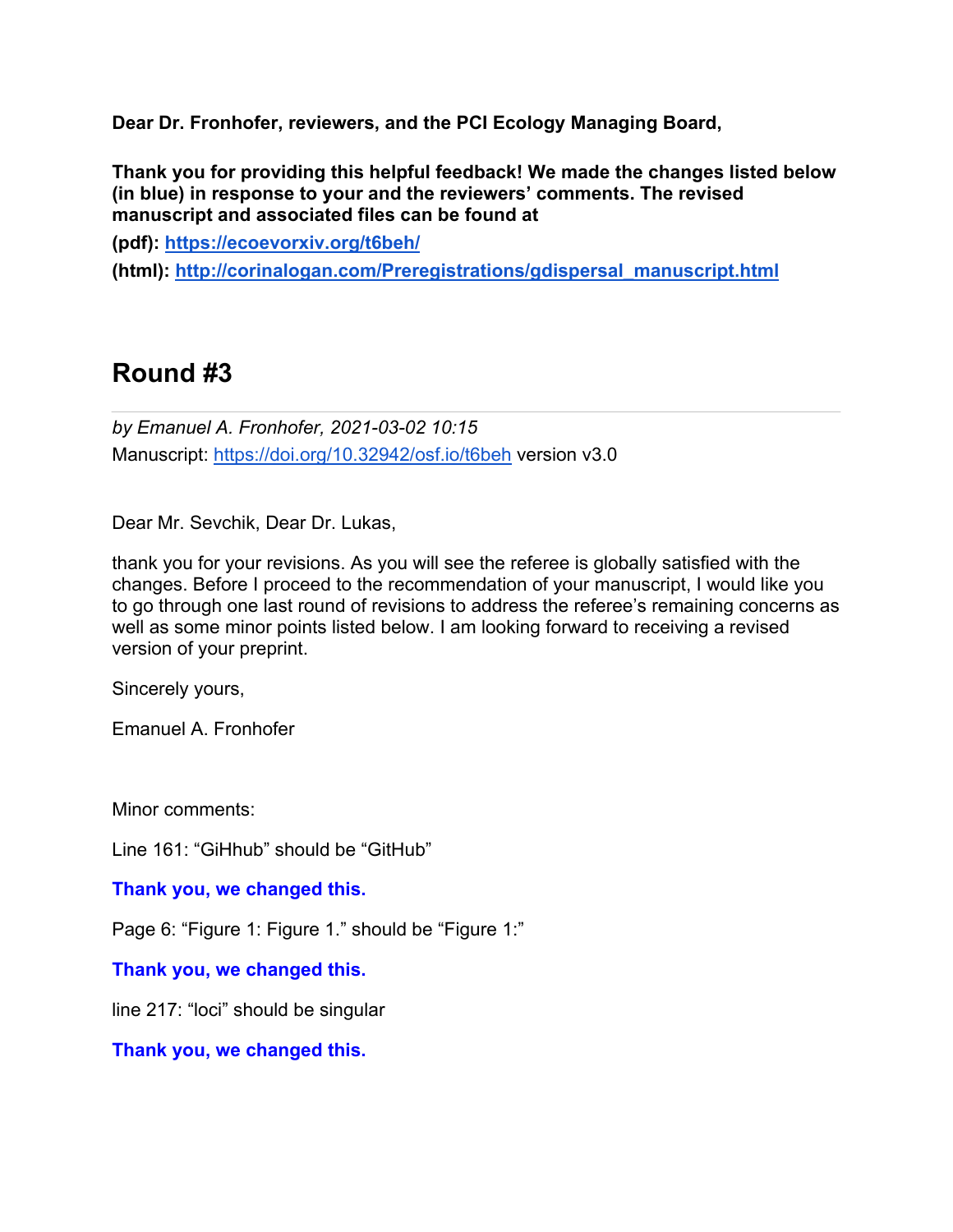line 240: "(Wang 2002)" should be "Wang (2002)". Same comment holds for the two reference in lines 241-242.

**Thank you for spotting this. We changed the text to have proper citation formatting.**

line 244-245: Year missing after "Queller & Goodnight" and "Wang".

## **Thank you, we added this.**

line 271: delete second bracket after "(Sutherland et al. (2000))". Same comment holds for a majority of reference in the paragraph lines 281-295.

# **Thank you, we changed this.**

## Reviews

#### *Reviewed by anonymous reviewer, 2021-02-18 09:44*

I have now read the third version of this manuscript which I reviewed twice in the past. The authors have taken in consideration all of our comments, and I find it particularly useful to have more natural history insight on the focal species. I am now happy to recommend this study.

#### **Thank you so much for all of your useful feedback on this manuscript!**

I do have two remaining regrets, that are however not major and should not interfere with a recommendation of this manuscript. First, I still think that there can be some confusion about what is 'expected at random' (line 23) when evaluating whether average relatedness among individuals from a given site is high or not.

# **We changed this sentence to more directly link our finding to the particular permutation analysis we performed:**

## *Abstract > "the average relatedness among all female dyads is higher than average relatedness among other individuals at the site"*

Second, if the theoretical context outlined in the abstract is the resource-defence based monogamous mating system it could be clearer how this context is linked to the prediction on sex-biased dispersal. In the introduction, it is explained that based on this hypothesis, the focal species might not display the usual female-biased dispersal found in birds (L64-65, L77-78) and yet 1. The main hypothesis is that the focal species will display female-bias dispersal (one could expect the reverse based on the Introduction), and

## **We had decided to have as the main hypothesis that great-tailed grackles follow the pattern observed in most other species because of the limitations of linking**